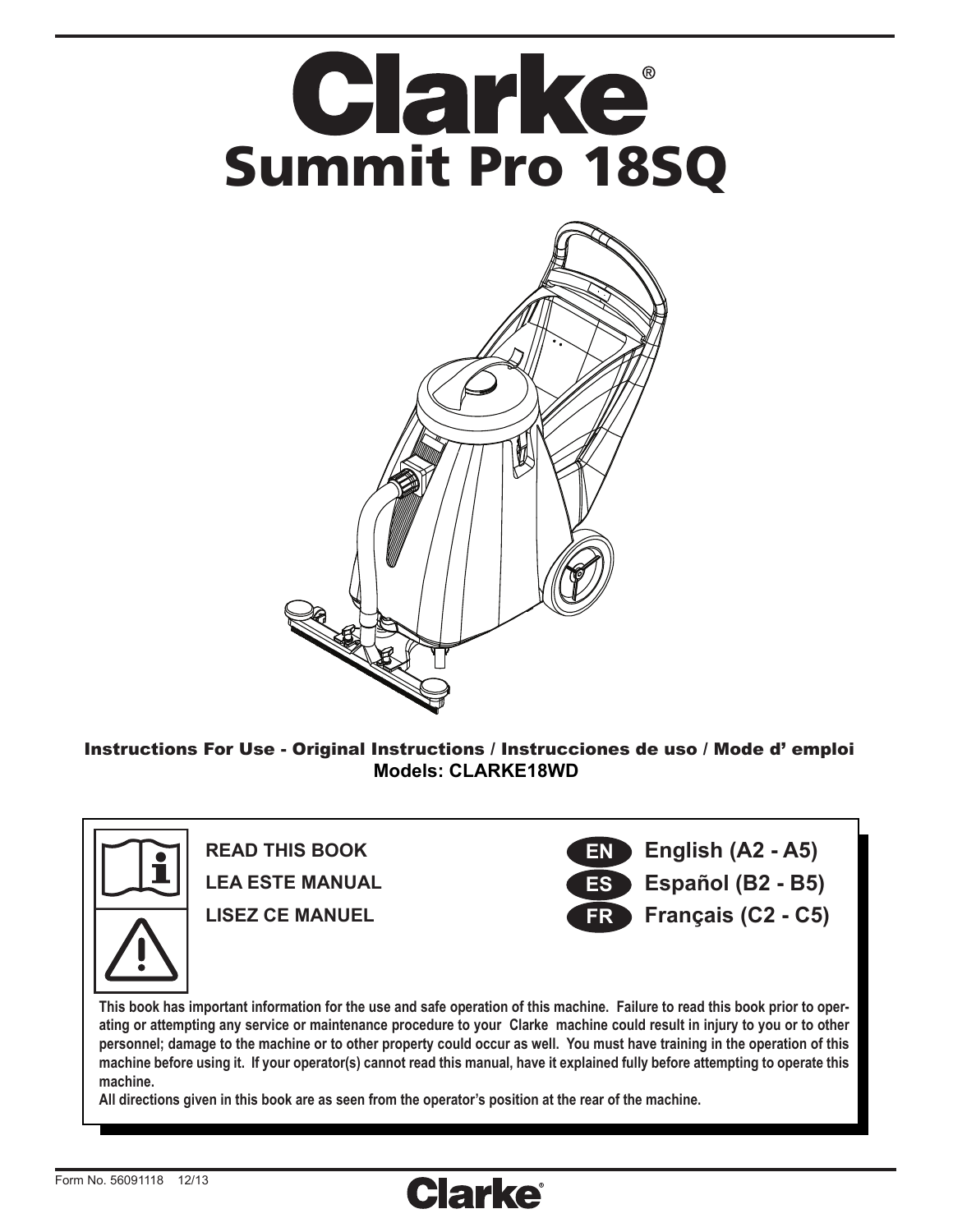# **TABLE OF CONTENTS**

| Page |
|------|
|      |
|      |
|      |
|      |
|      |
|      |
|      |
|      |

### **SAFETY PRECAUTIONS**

This machine is intended for commercial use. It is constructed for use in an indoor environment and is not intended for any other use. Use only recommended accessories.

All operators shall read, understand and exercise the following safety precautions:

- 1) Do not operate machine:
	- Unless trained and authorized.
	- Unless you have read and understand operators manual.
	- In flammable or explosive areas.
	- With damaged cord or plug.
	- If not in proper operating condition.
	- In outdoor areas.
	- In standing water.
	- Without bag / filters in place.
	- With the use of extension cords.
- 2) Before operating machine:
	- Make sure all safety devices are in place and operate properly.
- 3) When using machine:
	- Do not run machine over cord.
	- Do not pull machine by cord or plug.
	- Do not pull cord around sharp edges or corners.
	- Turn power switch to "off " prior to unplugging machine..
	- Do not unplug by pulling on the cord.
	- Do not stretch cord.
	- Do not handle plug with wet hands.
	- Keep cord away from heated surfaces.
	- Do not pick up burning or smoking debris such as cigarettes, matches or hot ashes..
	- Report machine damage or faulty operation immediately.
- 4) Before leaving or servicing machine:
	- Turn off machine.
	- Unplug cord from outlet.
- 5) When servicing machine:
	- An experienced technician should only perform service work.
	- Unplug cord from outlet.
	- Use manufacturer supplied or approved replacement parts.

# **GROUNDING INSTRUCTIONS**

!!! This machine must be grounded! Grounding provides the path of least resistance for electrical current. To reduce the risk of electrical shock should the machine malfunction, the machine has a special grounding plug. Do not remove the ground pin under any circumstances!





Grounding Pin

FIGURE 1

Grounded Outlet Box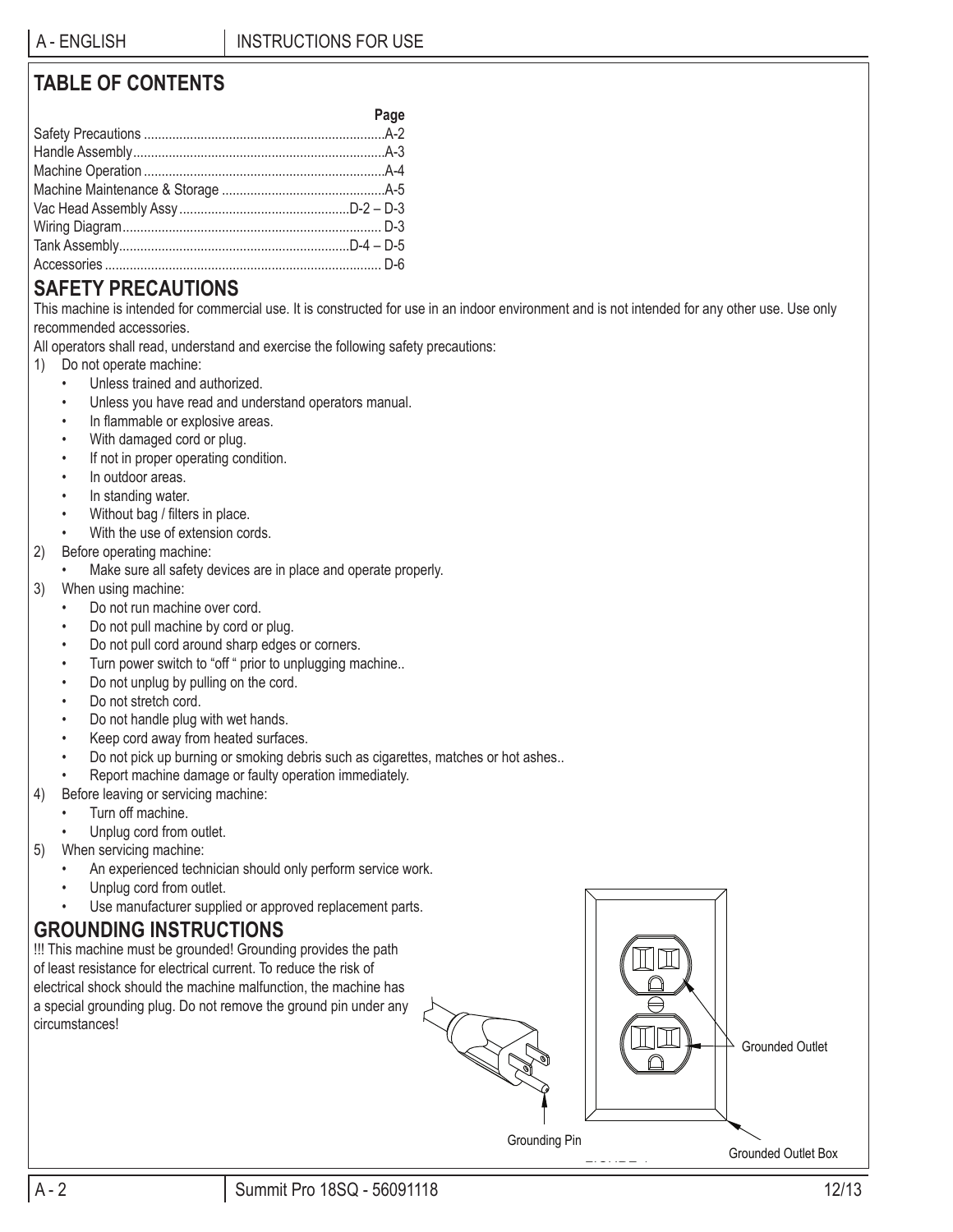### **ATTACHING HANDLE**

- 1. Remove Handle **(A)** from ship position and remove upper handle mounting screws from machine.
- 2. Realign Handle **(A)** as shown and replace screws & washers.
- 3. Attach rear hose dump Clamp **(B)**.
- 4. Attach front mount Squeegee **(C)**.

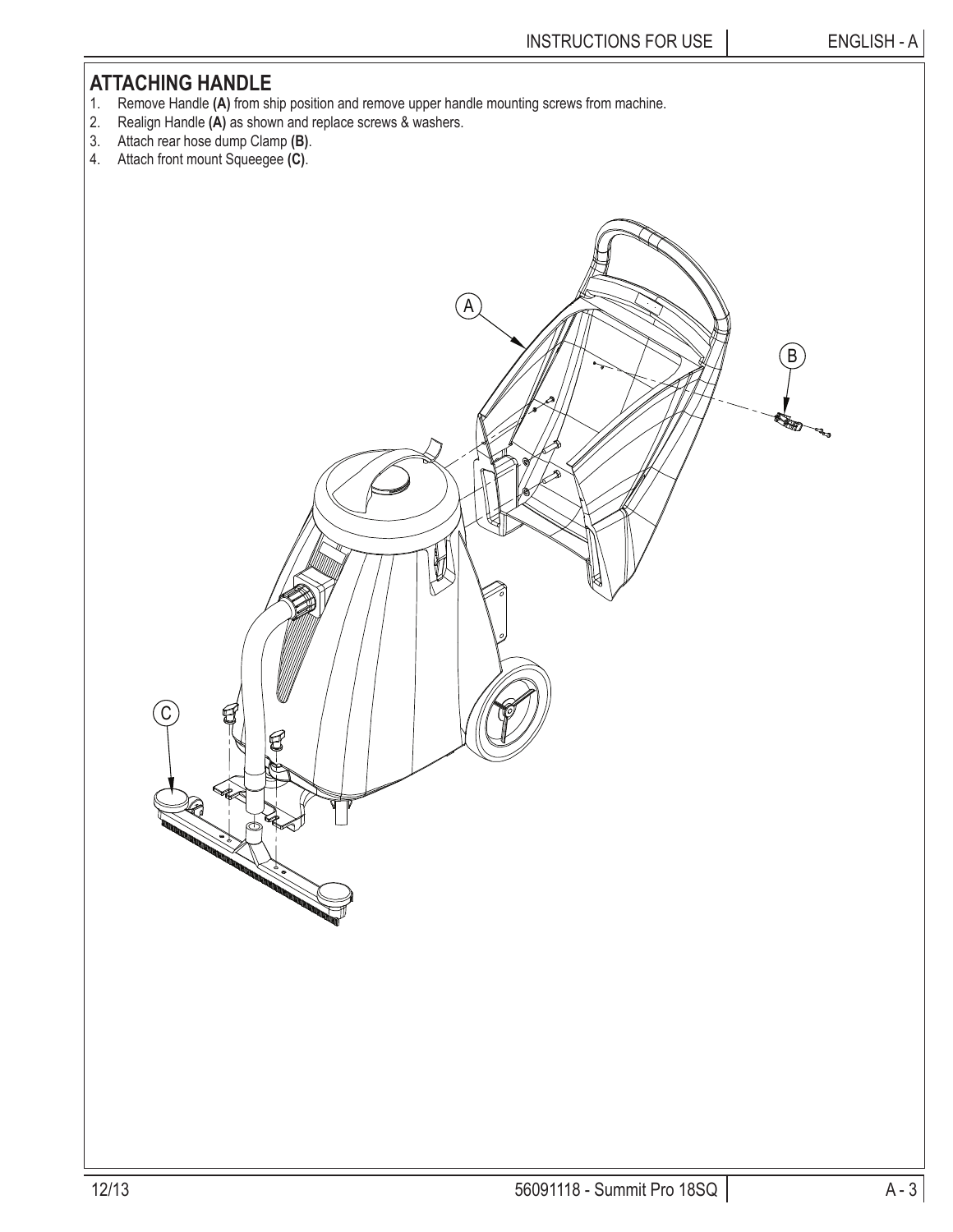# **OPERATION OF WET & DRY VACUUM**

READ OPERATORS MANUAL THOROUGHLY PRIOR TO OPERATING OR SERVICING THIS MACHINE.

### **WET PICKUP**

- 1. Remove vacuum head and remove the cloth or paper fi lter from vacuum, install the bubble buster.
- 2. While vacuum head is removed, check to make sure that the float shut-off is unobstructed and fully functional.
- 3. Replace vacuum head and latch it in place.
- 4. Connect vacuum hose to inlet on the machine body.
- 5. Attach appropriate accessory tool for the job to be completed.
- 6. Plug power cord into a grounded outlet.
- **\* Do not use an extension cord in conjunction with the standard power cord.**
- 7. If using the front-mounted squeegee assembly, be sure that squeegee is attached to front of machine.
- 8. If using the front-mounted squeegee assembly, lower squeegee to the floor by depressing the top half of the pedal (rear of the machine) forward with your foot.
- 9. Turn power switch to "on" position.
- 10. During wet pickup, the float shut-off will automatically prevent water from entering the recovery tank once the recovery tank is full.

**\* If foam develops in the recovery tank during wet vacuuming, use de-foamer chemical to help eliminate the foam. Foam will not activate the fl oat shut-off, and therefore, may cause vacuum motor damage.**

- 11. To raise the squeegee assembly back to transport position, depress the bottom half of the pedal [rear of the machine] downward with your foot.
- **\* Be sure that the handle is properly assembled on machine body prior to operating machine.**

**\* This wet –dry vacuum includes the GV25014"bubble buster" blue nylon foam suppression bag. This bag must be used in all wet pickup applications. Failure to use the bag will void the warranty on the vacuum motor.**

### **DRY PICKUP**

- 1. Remove vacuum head and bubble buster, and be sure the cloth or paper filter is properly installed.
- **\* Do not operate machine without bag or fi lter properly installed.**
- 2. Replace vacuum head and latch it in place.
- 3. Connect vacuum hose to inlet on the machine body.
- 4. Attach appropriate accessory tool for the job to be completed.
- 5. Plug power cord into a grounded outlet.
- **\* Do not use an extension cord in conjunction with the standard power cord.**
- 6. Turn power switch to "on" position.
- 7. Check the filter bag periodically to see if it is full. For optimal performance, replace bag when it is 3/4 full.

## **DRAINING THE RECOVERY TANK**

- 1. Unplug machine from power outlet.
- 2. Transport machine to nearest floor drain or bucket.
- 3. Remove drain hose from rear of machine. Remove ball plug from drain hose, and drain the contents of the tank.
- 4. After the contents have drained, remove the vacuum head and rinse recovery tank with clean water.
- 5. Replace the ball plug on the drain hose and hang hose back on the rear of the machine.

**\* To prevent odors in the recovery tank, remove the vacuum head when machine is not in operation to allow air to circulate.**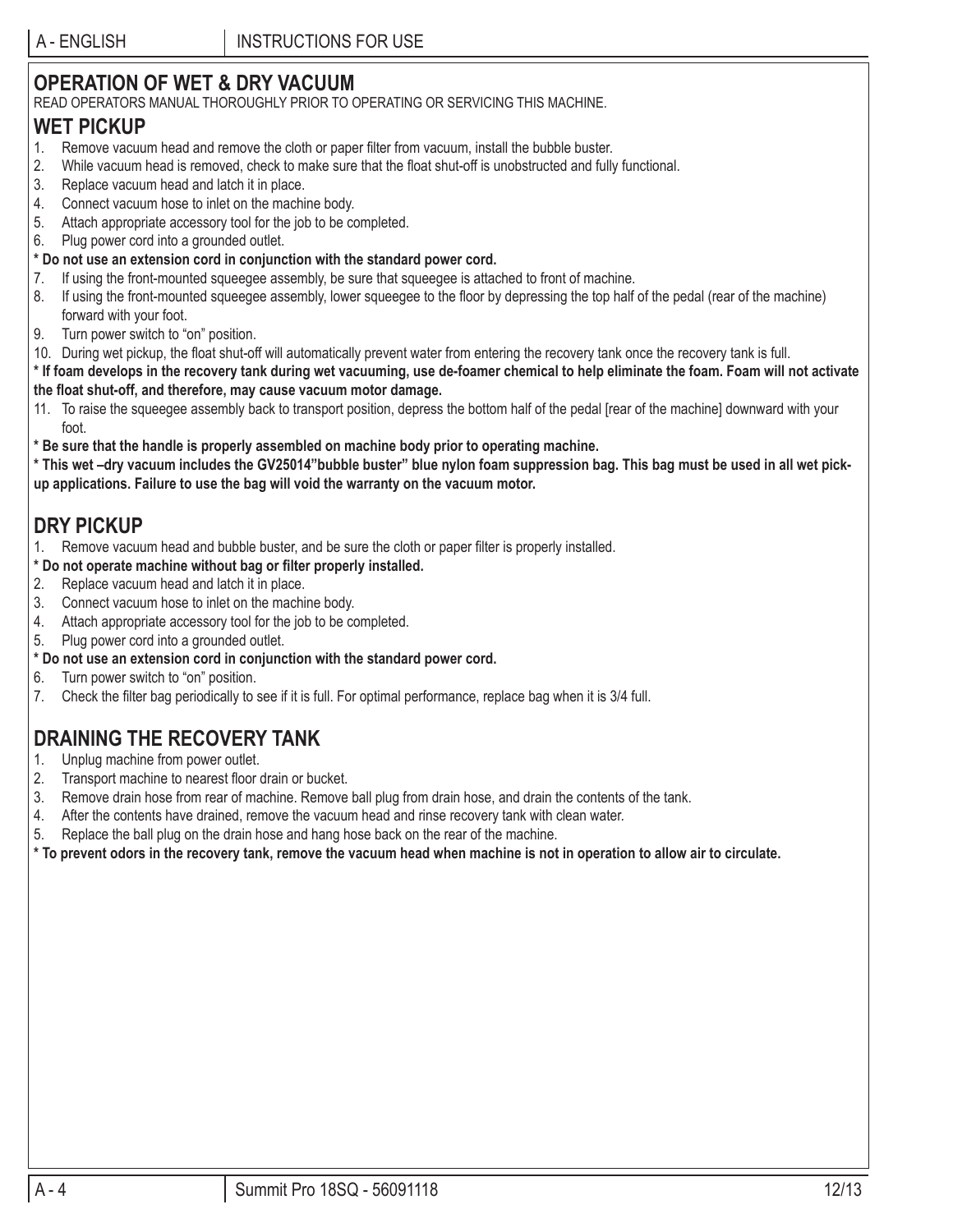## **MAINTENANCE**

To keep the machine performing well for many years, please follow the following maintenance procedures.

- **\* Always confi rm that the machine is unplugged prior to performing any maintenance or repairs.**
- 1. Drain and rinse recovery tank after each use.
- 2. Clean float shut-off after each use.
- 3. Check bag to see if it is full after each use. Replace bag when it is 3/4 full.
- 4. Clean outside of machine with a mild cleaner.
- 5. Check power cord for any damage.
- 6. Clean squeegee blades with a cloth.
- **\* Do not use your fi ngers to wipe the blades!**
- 7. Check vacuum hose for holes and clogs.
- 8. Lubricate wheels, casters and axles with a water resistant lubricant every month.
- 9. Check machine for loose or missing nuts and bolts, and replace as necessary.

**\* After each use in a wet pick-up application, remove the GV25014 "Bubble Buster" blue nylon foam suppression bag and rinse it with**  clean water. This will aid in preventing any build-up which can reduce air flow.

## **STORAGE**

- 1. Unplug machine from power source.
- 2. Store in upright position in a dry area.
- 3. Store with squeegee assembly off the ground.
- 4. Store with vacuum head off unit so that tank may breathe.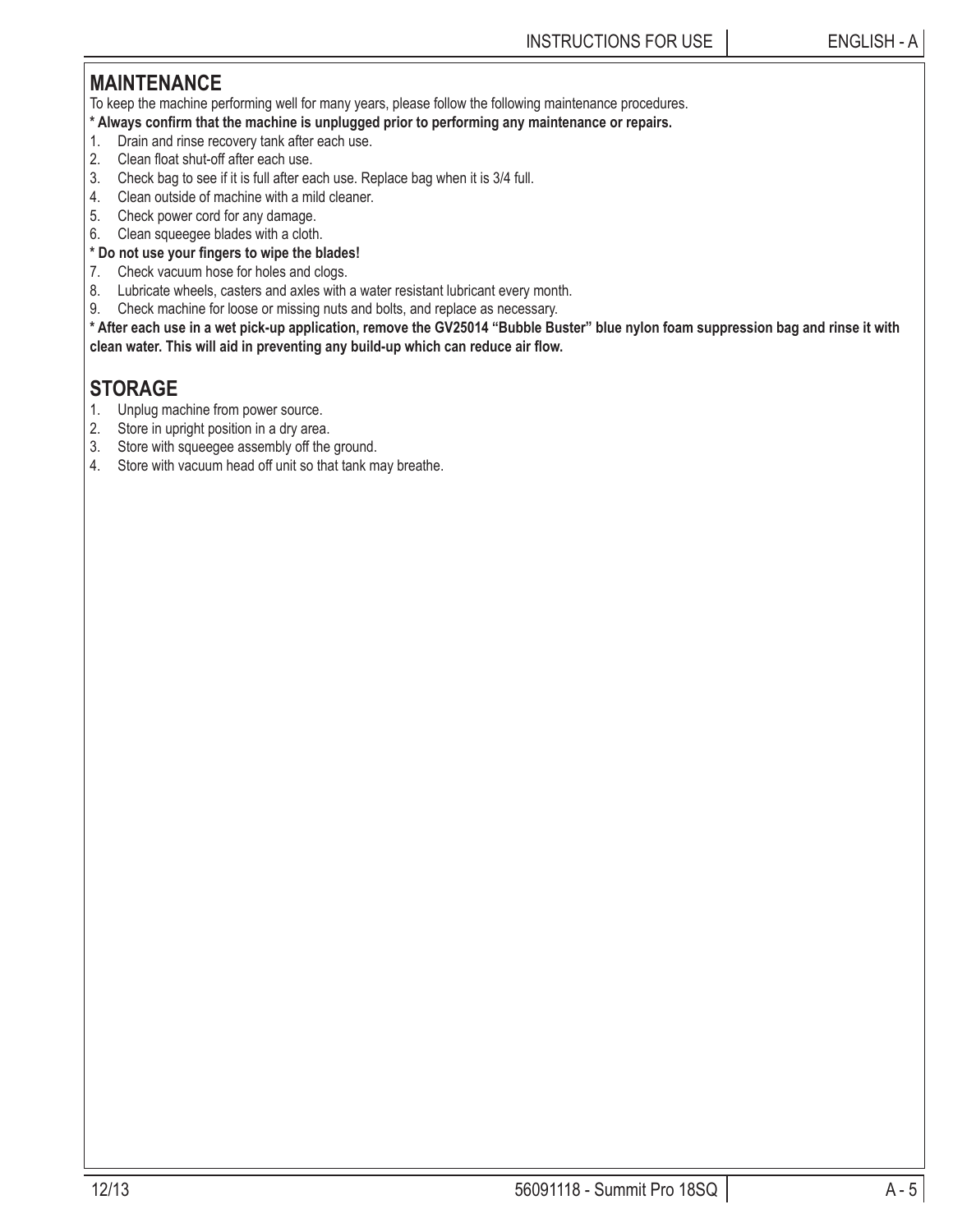### **ÍNDICE**

|                                                        | Página |
|--------------------------------------------------------|--------|
|                                                        |        |
|                                                        |        |
|                                                        |        |
|                                                        |        |
| Montaje del Conjunto de Cabezal de AspiraciónD-2 - D-3 |        |
|                                                        |        |
|                                                        |        |
|                                                        |        |

## **PRECAUCIONES DE SEGURIDAD**

Esta máquina está diseñada para uso comercial. Está construida para uso en interiores y no otro uso. Utilice únicamente accesorios recomendados.

Todos los operadores deben leer, entender y ejercer las siguientes medidas de seguridad:

- 1) No utilice la máquina:
	- A menos que esté instruido y autorizado para ello.
	- A menos que haya leído y entendido el manual de uso.
	- En áreas inflamables o explosivas.
	- Con cable o enchufe dañado.
	- Si no está en condiciones adecuadas de funcionamiento.
	- En zonas al aire libre.
	- En agua estancada.
	- Sin las bolsas o filtros bien ubicados.
	- Utilizando alargadores.
- 2) Antes de utilizar la máquina:
	- Asegúrese de que todos los dispositivos de seguridad estén en su lugar y funcionen correctamente.
- 3) Al utilizar la máquina:
	- No haga funcionar la máquina sobre el cable.
	- No tire de la máquina por medio del cable o enchufe.
	- No tire del cable contra bordes afilados o esquinas.
	- Gire el interruptor en "off" antes de desconectar la máquina.
	- No desenchufe tirando del cable.
	- No estire el cable.
	- No toque el enchufe con las manos mojadas.
	- Mantenga el cable alejado de superficies calientes.
	- No recoja residuos ardientes o humeantes como cigarrillos, cerillas o cenizas calientes.
	- Informe inmediatamente de daños en la máquina o de su mal funcionamiento.
- 4) Antes de dejar de usar la máquina o repararla:
	- Apague la máquina.
	- Desenchufe el cable del tomacorriente.
- 5) Mientras repara la máquina:
	- Únicamente un técnico experimentado debe efectuar trabajos de servicio.
	- Desenchufe el cable del tomacorriente.
	- Utilice únicamente piezas de repuesto originales del fabricante o aprobadas por el fabricante.

# **INSTRUCCIONES DE CONEXIÓN A TIERRA**

¡Esta máquina debe estar conectada a tierra! La conexión a tierra brinda una ruta de menor resistencia para la corriente eléctrica. Para reducir el riesgo de una descarga eléctrica en caso de mal funcionamiento de la máquina, ésta posee un enchufe de conexión a tierra especial. ¡No retire la clavija de tierra bajo ninguna circunstancia!

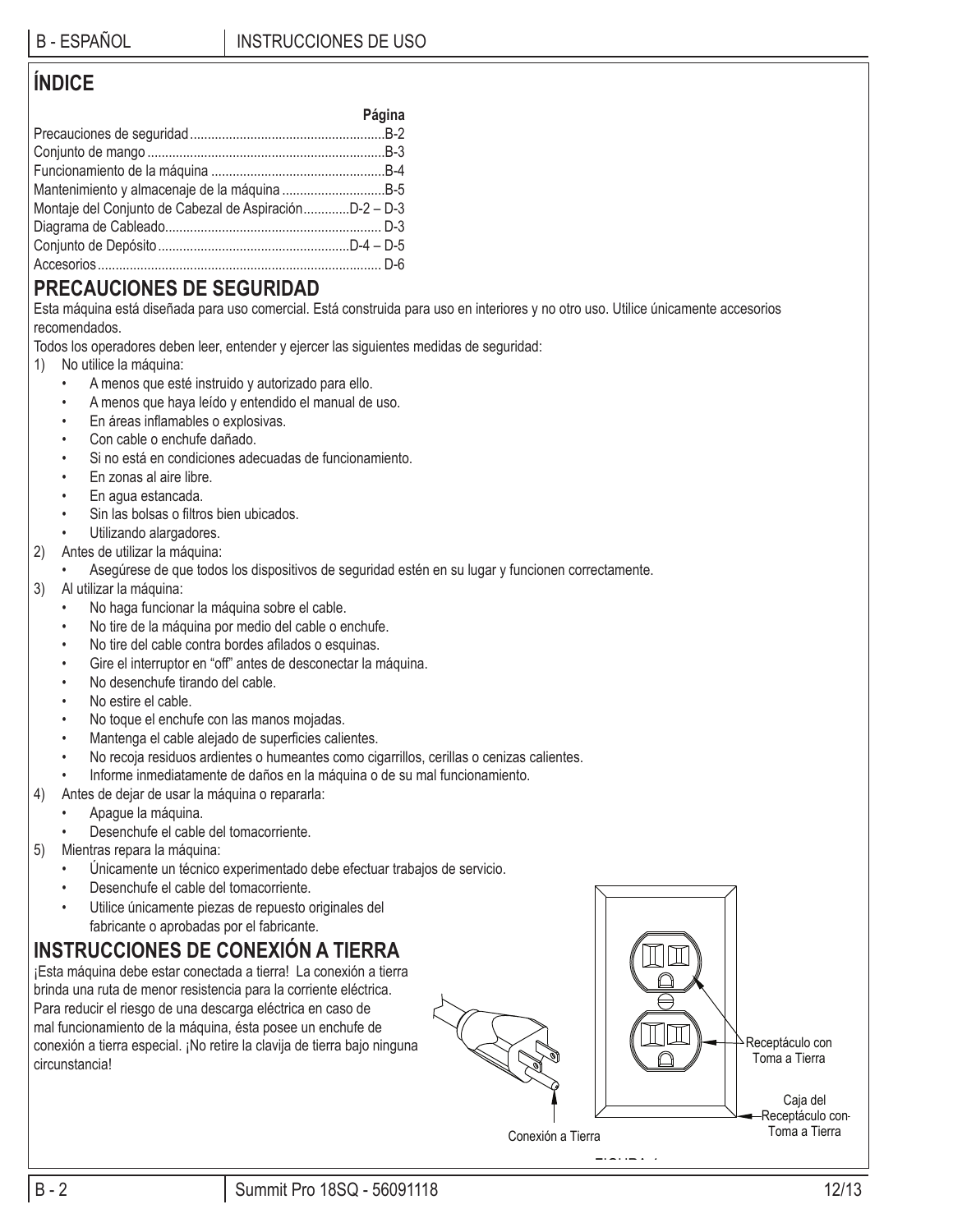# **FIJACIÓN DEL MANGO**

- 1. Quite el mango **(A)** de la posición de barco y quite los tornillos de montaje del mango superior de la máquina.
- 2. Vuelva a alinear la manija **(A)** como se muestra y vuelva a colocar los tornillos y arandelas.
- 3. Fije la abrazadera de la manguera posterior de vaciado **(B)**.
- 4. Fije la parte delantera de montaje de la Escobilla de goma **(C)**.

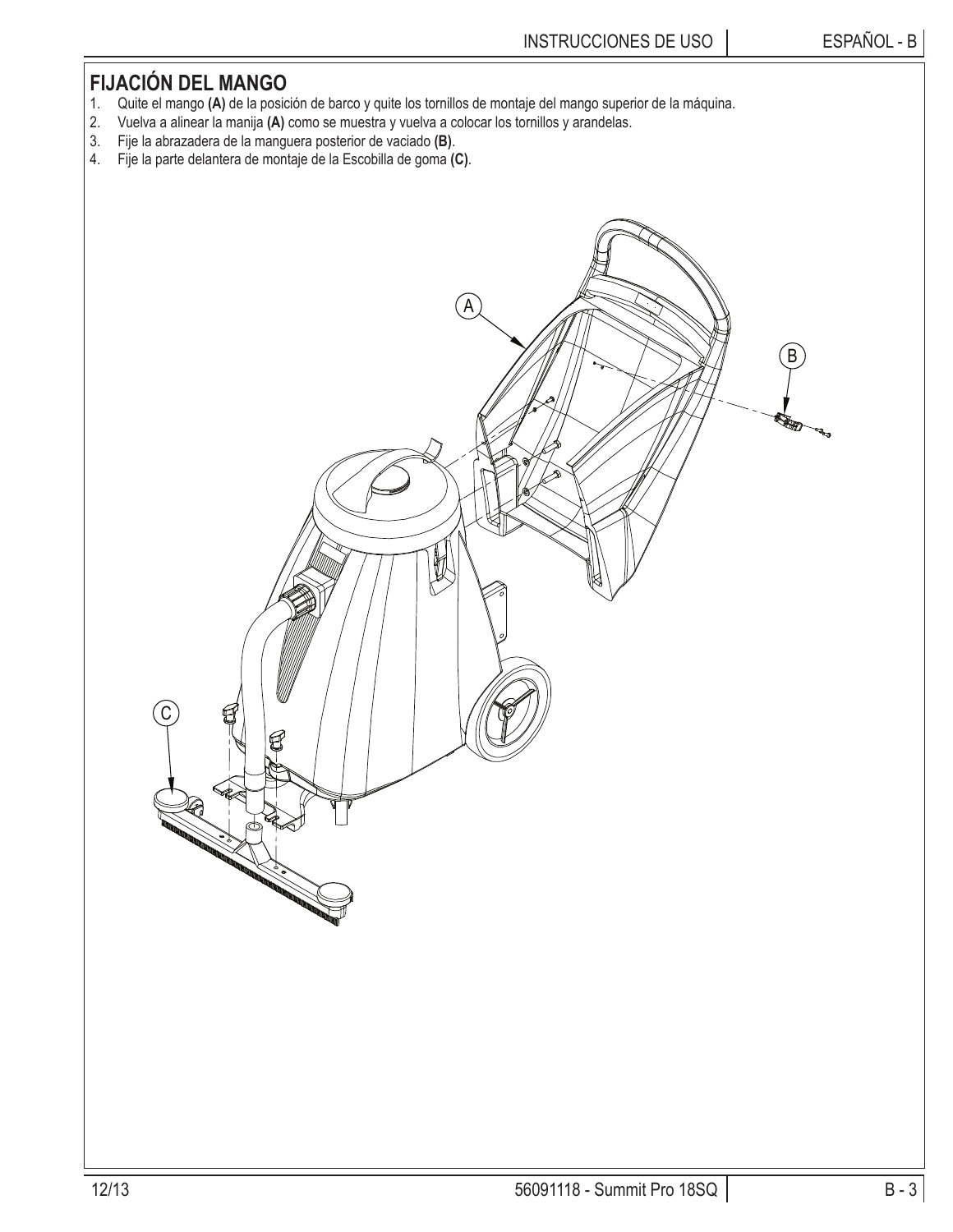# **FUNCIONAMIENTO HÚMEDO Y SECO DE LA ASPIRADORA**

LEA ATENTAMENTE EL MANUAL DE USO ANTES DE UTILIZAR O REALIZAR MANTENIMIENTO EN ESTA MÁQUINA.

### **RECOGIDA DE LÍQUIDOS**

- 1. Retire el cabezal de aspiración y el filtro de tela o de papel de la aspiradora, instale el destructor de burbuja.
- 2. Mientras se retira el cabezal de aspiración, asegúrese de que el flotador de cierre no esté obstruido y completamente funcional.
- 3. Vuelva a colocar el cabezal de aspiración y trábelo en su lugar.
- 4. Conecte la manguera de aspiración a la entrada en el cuerpo de la máquina.
- 5. Coloque la herramienta accesoria adecuada para el trabajo a realizar.
- 6. Enchufe el cable de alimentación a un tomacorriente con conexión a tierra.

### **\* No use un alargador junto con el cable de alimentación estándar.**

- 7. Si se utiliza el conjunto de la escobilla de montaje frontal, asegúrese de que la escobilla de goma esté unida a la parte delantera de la máquina.
- 8. Si se utiliza el conjunto de la escobilla de montaje frontal, baje la escobilla de goma al suelo apretando la mitad superior del pedal (parte trasera de la máquina) hacia adelante con el pie.
- Gire el interruptor a la posición "on".
- 10. Mientras recoge líquidos, el flotador de cierre evitará automáticamente que entre agua en el depósito de recuperación una vez que el depósito de recuperación está lleno.

**\* Si la espuma se desarrolla en el depósito de recuperación durante la aspiración en húmedo, utilice químicos antiespuma para ayudar a**  eliminarla. La espuma no activará el flotador de cierre, y por lo tanto, puede causar daños en el motor de aspiración.

- 11. Para elevar el conjunto de la escobilla nuevamente a la posición de transporte, presione la parte inferior del pedal [parte trasera de la máquina] hacia abajo con el pie.
- **\*Asegúrese de que el mango esté correctamente montado en el cuerpo de la máquina antes de operar la máquina.**

**\* Esta aspiradora húmedo-seco incluye una bolsa de supresión de espuma de nylon azul "destructor de burbuja " GV25014. Esta bolsa debe ser utilizada en todas las aplicaciones de recogida de húmedos. La no utilización de la bolsa anulará la garantía del motor de aspiración.**

## **RECOGIDA EN SECO**

- Retire el cabezal de aspiración y el destructor de la burbuja, y asegúrese de que el filtro de tela o de papel se ha instalado correctamente.
- **\* No utilice la máquina sin que la bolsa o el fi ltro estén adecuadamente instalados.**
- 2. Vuelva a colocar el cabezal de aspiración y trábelo en su lugar.
- 3. Conecte la manguera de aspiración a la entrada en el cuerpo de la máquina.
- 4. Coloque la herramienta accesoria adecuada para el trabajo a realizar.
- 5. Enchufe el cable de alimentación a un tomacorriente con conexión a tierra.

### **\* No use un alargador junto con el cable de alimentación estándar.**

- 6. Gire el interruptor a la posición "on".
- 7. Verifique la bolsa de filtro periódicamente para ver si está llena. Para un óptimo rendimiento, sustituya la bolsa cuando esté llena 3/4 de su capacidad.

# **VACIADO DEL DEPÓSITO DE RECUPERACIÓN**

- 1. Desenchufe la máquina del tomacorriente.
- 2. Lleve la máquina hacia el desagüe de suelo más cercano o hacia un balde.
- 3. Quite la manguera de vaciado de la parte posterior de la máquina. Retire el tapón de bola de la manguera de drenaje y vacíe el contenido del depósito.
- 4. Después de que los contenidos hayan drenado, retire el cabezal de aspiración y enjuague el depósito de recuperación con agua limpia.
- 5. Vuelva a colocar el tapón de bola en la manguera de drenaje y cuelgue la manguera sobre la parte trasera de la máquina.

**\* Para evitar olores en el depósito de recuperación, extraiga el cabezal de aspiración cuando la máquina no esté en funcionamiento para permitir que circule el aire.**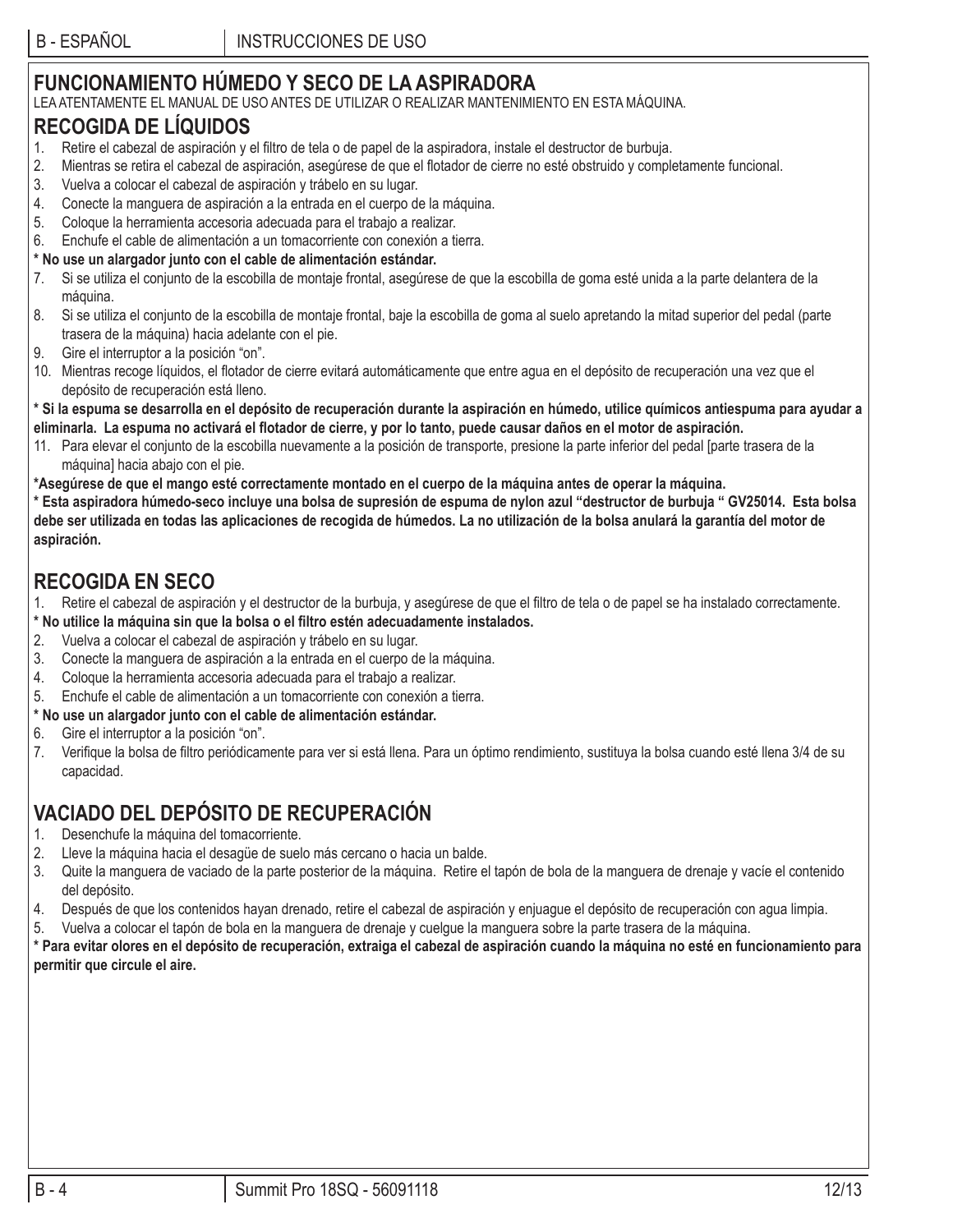## **MANTENIMIENTO**

Para mantener esta máquina funcionando correctamente durante muchos años, por favor, siga los siguientes procedimientos de mantenimiento. Confirme siempre que la máquina esté desenchufada antes de realizar cualquier operación de mantenimiento o reparación.

- 1. Escurra y enjuague el depósito de recuperación después de cada uso.
- 2. Limpie el flotador de cierre después de cada uso.
- 3. Revise la bolsa para ver si está llena después de cada uso. Sustituya la bolsa cuando esté llena 3/4 de su capacidad.
- 4. Limpie el exterior de la máquina con una solución de limpieza suave.
- 5. Verifique que el cable de alimentación no se encuentre dañado.
- 6. Limpie las láminas de la escobilla con un paño.

### **\* ¡No use sus dedos para limpiar las láminas!**

- 7. Revise la manguera de aspiración por orificios y obstrucciones.
- 8. Lubrique las ruedas, roldanas y ejes con un lubricante resistente al agua todos los meses.
- 9. Compruebe si la máquina tiene tuercas y pernos flojos o faltantes, y reemplace de ser necesario.

**\* Después de cada uso en una aplicación de recogida de húmedos, retire la bolsa de supresión de espuma de nylon azul GV25014**  "destructor de burbuja " y enjuáguela con agua limpia. Esto ayudará a prevenir la acumulación de factores que pueden reducir el flujo **de aire.**

### **ALMACENAMIENTO:**

- 1. Desenchufe la máquina del tomacorriente.
- 2. Guarde en posición vertical, en un lugar seco.
- 3. Guarde con el conjunto de la escobilla fuera de la tierra.
- 4. Guarde con el cabezal de aspiración retirado de manera para que el depósito pueda respirar.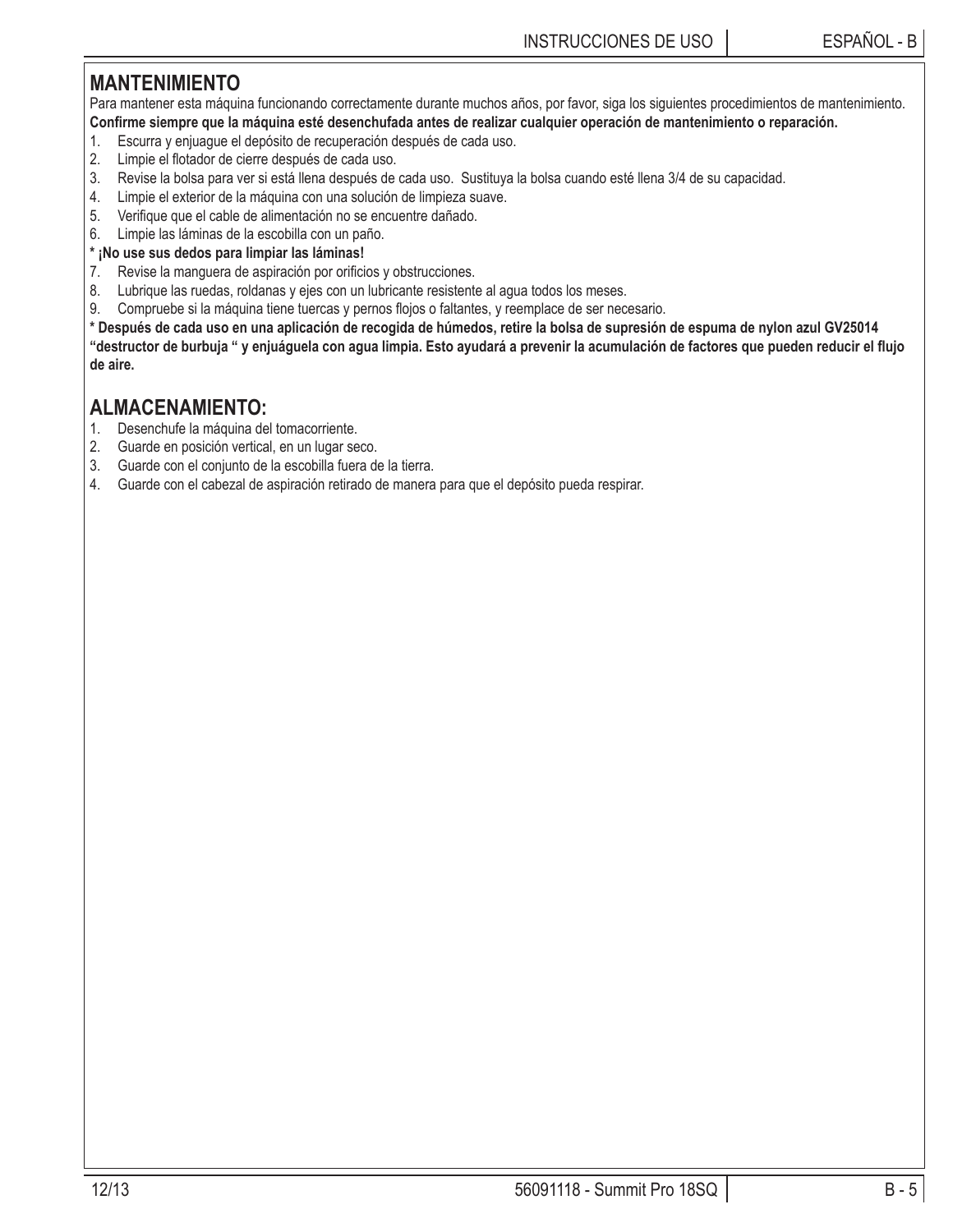# **TABLE DES MATIÈRES**

| Page |
|------|
|      |
|      |
|      |
|      |
|      |
|      |
|      |
|      |

# **CONSIGNES DE SÉCURITÉ**

Cet appareil est destiné à un usage commercial. Il est conçu pour une utilisation en intérieur et ne convient à aucun autre usage. Utiliser exclusivement les accessoires recommandés.

Avant d'utiliser l'appareil, il est indispensable de bien lire, d'avoir compris et d'appliquer les consignes de sécurité énoncées ci-après :

- 1) Ne pas utiliser l'appareil dans les cas suivants :
	- Sans avoir été formé et y être autorisé
	- Sans avoir lu au préalable et compris les manuels de l'opérateur.
	- Dans des zones inflammables ou qui présentent un risque d'explosion
	- Si le cordon ou la prise sont endommagés.
	- Si l'appareil n'est pas en état de fonctionner correctement.
	- En extérieur
	- Dans un endroit où il y a de l'eau stagnante.
	- Sans sac ou sans filtre.
	- Avec des rallonges électriques.
- 2) Avant d'utiliser l'appareil.
	- Vérifier que tous les dispositifs de sécurité sont en place et fonctionnent correctement
- 3) Pendant l'utilisation de l'appareil.
	- Ne pas passer avec l'appareil sur le cordon.
	- Ne pas tirer l'appareil à l'aide du cordon ou de la prise.
	- Ne pas tirer sur le cordon pour passer un angle ou une arête vive.
	- Mettre l'interrupteur d'alimentation sur "off" (arrêt) avant de débrancher l'appareil.
	- Ne pas le débrancher l'appareil en tirant sur le cordon.
	- Ne pas tirer excessivement sur le cordon.
	- Ne pas toucher la prise avec les mains mouillées.
	- Éloigner le cordon des surfaces chaudes.
	- Ne pas ramasser de débris ou saletés incandescents ou encore fumants, comme des cigarettes, des allumettes ou des cendres chaudes.
- Signaler immédiatement tout dommage ou dysfonctionnement de l'appareil.
- 4) Avant de ranger l'appareil ou de procéder à une intervention quelconque sur celui-ci:
	- Éteindre l'appareil.
	- Débrancher le cordon de la prise électrique.
- 5) Pendant l'entretien de l'appareil :
	- Ne confier l'entretien de l'appareil qu'à un technicien qualifié.
	- Débrancher le cordon de la prise électrique.
	- N'utiliser que des pièces de rechange fournies ou agréées par le fabricant

# **CONSIGNES DE MISE À LA TERRE**

!!! Cet appareil doit obligatoirement être relié à la terre. La mise à la terre offre un chemin de moindre résistance au courant électrique. Afin de réduire le risque de décharge électrique, en cas de dysfonctionnement de l'appareil, celui-ci est équipé d'une prise de terre spéciale. Ne jamais enlever la fiche de terre, pour quelque raison que ce soit.





Borne de Terre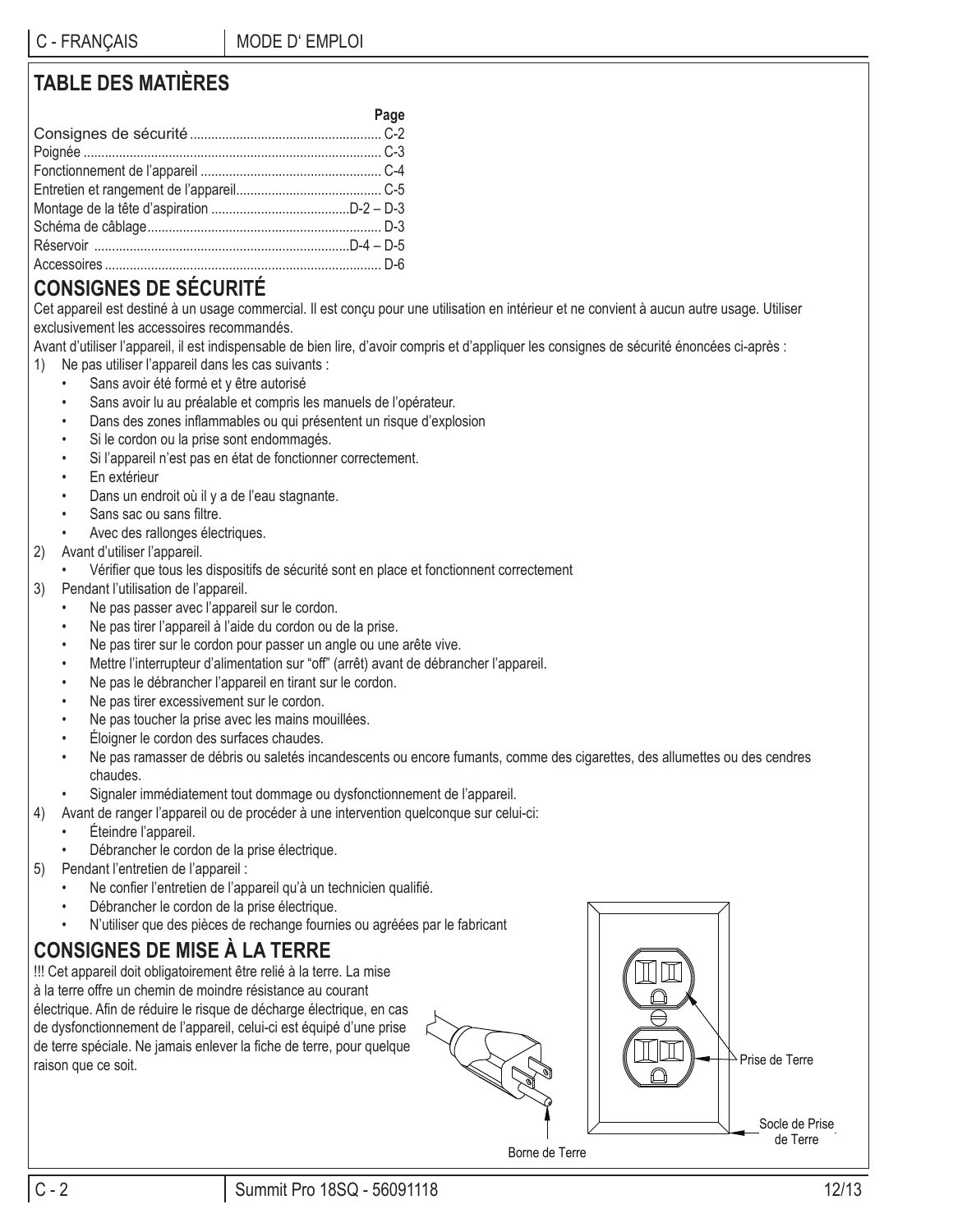## **MISE EN PLACE DE LA POIGNÉE**

- 1. Sortir la poignée (A) de sa position de transport et retirer les vis de fixation supérieures, de la machine.
- 2. Réaligner la poignée **(A)** comme illustré sur le schéma et remettre les vis et les rondelles.
- 3. Fixer le collier de serrage du tuyau de vidange à l'arrière **(B).**
- 4. Fixer le racloir avant **(C)**.

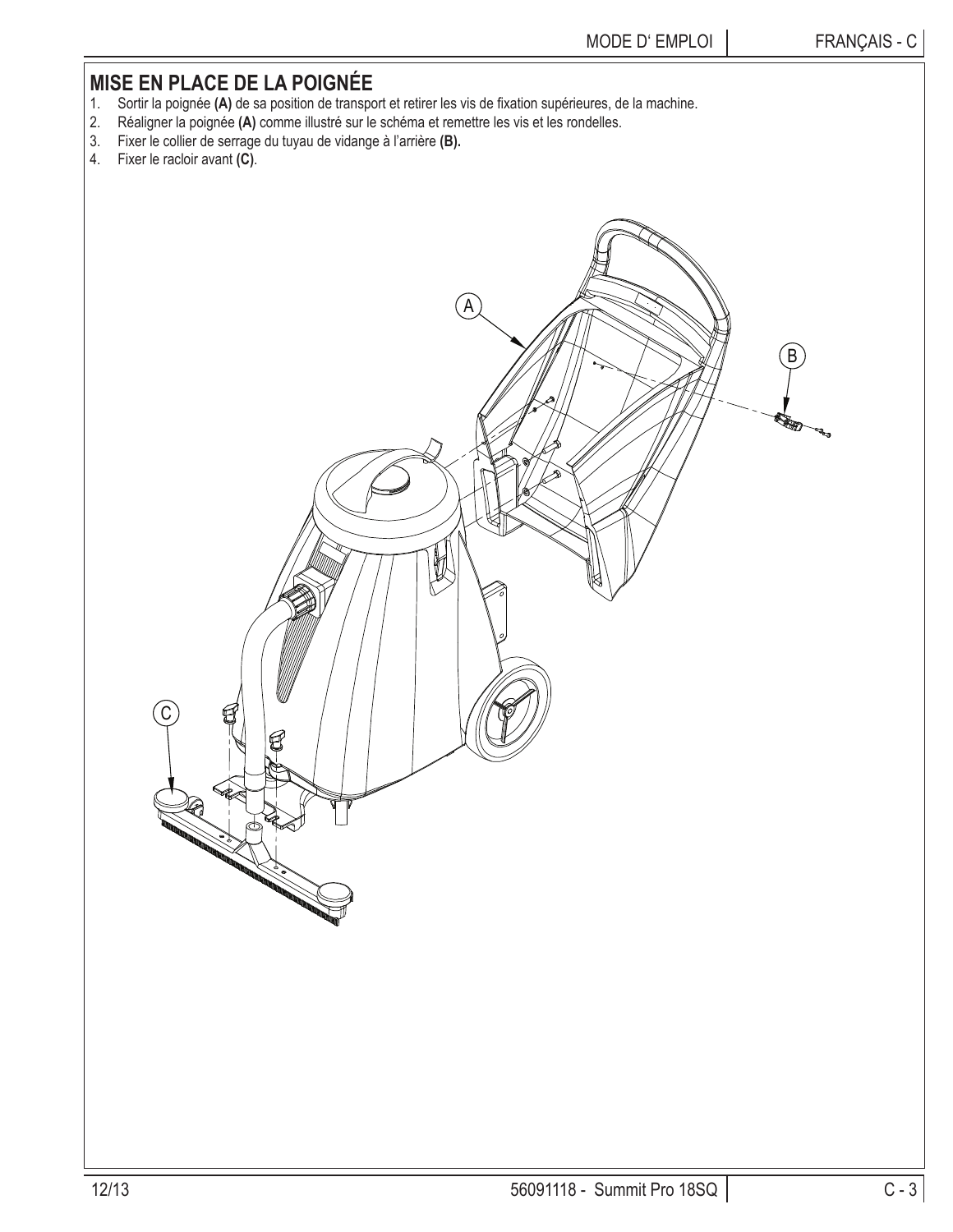# **FONCTIONNEMENT DE L'ASPIRATEUR INDUSTRIEL EAUX ET POUSSIÈRES**

LIRE ATTENTIVEMENT LE MANUEL DE L'OPÉRATEUR AVANT TOUTE UTILISATION OU AVANT DE PROCÉDER A QUELQUE INTERVENTION QUE CE SOIT SUR LA MACHINE

### **ASPIRATION D'EAU OU DE LIQUIDE**

- 1. Démonter la tête d'aspiration et enlever le filtre en tissu ou en papier de la tête d'aspiration. Mettre en place le brise-bulles.
- 2. Pendant que la tête d'aspiration est démontée, vérifier que la valve d'isolement du flotteur n'est pas bouchée et fonctionne correctement.
- 3. Remettre en place la tête d'aspiration et la fixer à l'aide du système de verrouillage.
- 4. Brancher le tuyau d'aspiration sur l'orifice d'aspiration situé sur la machine.
- 5. Fixer l'accessoire adapté à l'opération à effectuer.
- 6. Brancher le cordon d'alimentation à une prise reliée à la terre.
- **\* Ne pas utiliser de rallonge en plus du cordon d'alimentation standard.**
- 7. Si vous utilisez le racloir avant, assurez-vous que celui-ci est bien fixé à l'avant de la machine.
- 8. En cas d'utilisation du racloir avant, amener celui-ci au niveau du sol en appuyant avec votre pied et vers l'avant sur la partie supérieure de la pédale (située à l'arrière de la machine).
- 9. Mettre l'interrupteur de marche sur la position «On» (Marche).
- 10. En cas d'aspiration de liquide, la valve d'isolement du flotteur empêche automatiquement l'eau de pénétrer dans le réservoir de récupération, si celui-ci est plein.

#### **\* Si de la mousse se forme dans le réservoir de récupération pendant l'aspiration, utiliser un agent anti-mousse pour l'éliminer.**  La présence de mousse ne déclenche pas la valve d'isolement du flotteur, ce qui risque par conséquent d'endommager le moteur **d'aspiration.**

- 11. Pour relever le racloir afin de le remettre en position de transport, appuyer sur la partie inférieure de la pédale (située à l'arrière de la machine).
- \* Vérifier que la poignée est bien fixée sur la machine avant d'utiliser celle-ci.

**\* Cet aspirateur eaux et poussières est équipé du sac anti-mousse en nylon bleu «brise-bulle» GV25014. Ce sac doit impérativement être mis en place lorsque l'aspirateur est utilisé pour aspirer un liquide. Le non respect de cette consigne entraînera l'annulation de la garantie du moteur d'aspiration.**

# **ASPIRATION DE POUSSIÈRE (OU MATIÈRE SÈCHE)**

1. Démonter la tête d'aspiration et le brise-bulles et vérifier que le filtre en tissu ou en papier est bien en place.

#### \* Ne pas utiliser la machine si le sac ou le filtre n'est pas correctement installé.

- 2. Remettre en place la tête d'aspiration et la fixer à l'aide du système de verrouillage.
- 3. Brancher le tuyau d'aspiration sur l'orifice d'aspiration situé sur la machine.
- 4. Fixer l'accessoire adapté à l'opération à effectuer.
- 5. Brancher le cordon d'alimentation à une prise reliée à la terre.
- **\* Ne pas utiliser de rallonge en plus du cordon d'alimentation standard.**
- 6. Mettre l'interrupteur de marche sur la position «On» (Marche).
- 7. Vérifier régulièrement le sac du filtre pour s'assurer qu'il n'est pas plein. Pour des performances optimales, remplacer le sac lorsqu'il est aux  $\frac{3}{4}$  plein.

# **VIDANGE DU RÉSERVOIR DE RÉCUPÉRATION**

- 1. Débrancher le cordon de la prise électrique.
- 2. Amener la machine le plus près possible du regard de vidange ou d'un seau.
- 3. Débrancher le tuyau de vidange, à l'arrière de la machine. Retirer le raccord à boisseau sphérique du tuyau de vidange et vider le réservoir.
- 4. Une fois le réservoir complètement vide, démonter la tête d'aspiration et rincer le réservoir de récupération à l'eau claire.
- 5. Remettre le raccord à boisseau sphérique sur le tuyau de vidange et remettre le tuyau en place à l'arrière de la machine.

**\* Pour éviter qu'il y ait des odeurs dans le réservoir de récupération, démonter la tête d'aspiration lorsque la machine n'est pas utilisée de façon à permettre à l'air de circuler.**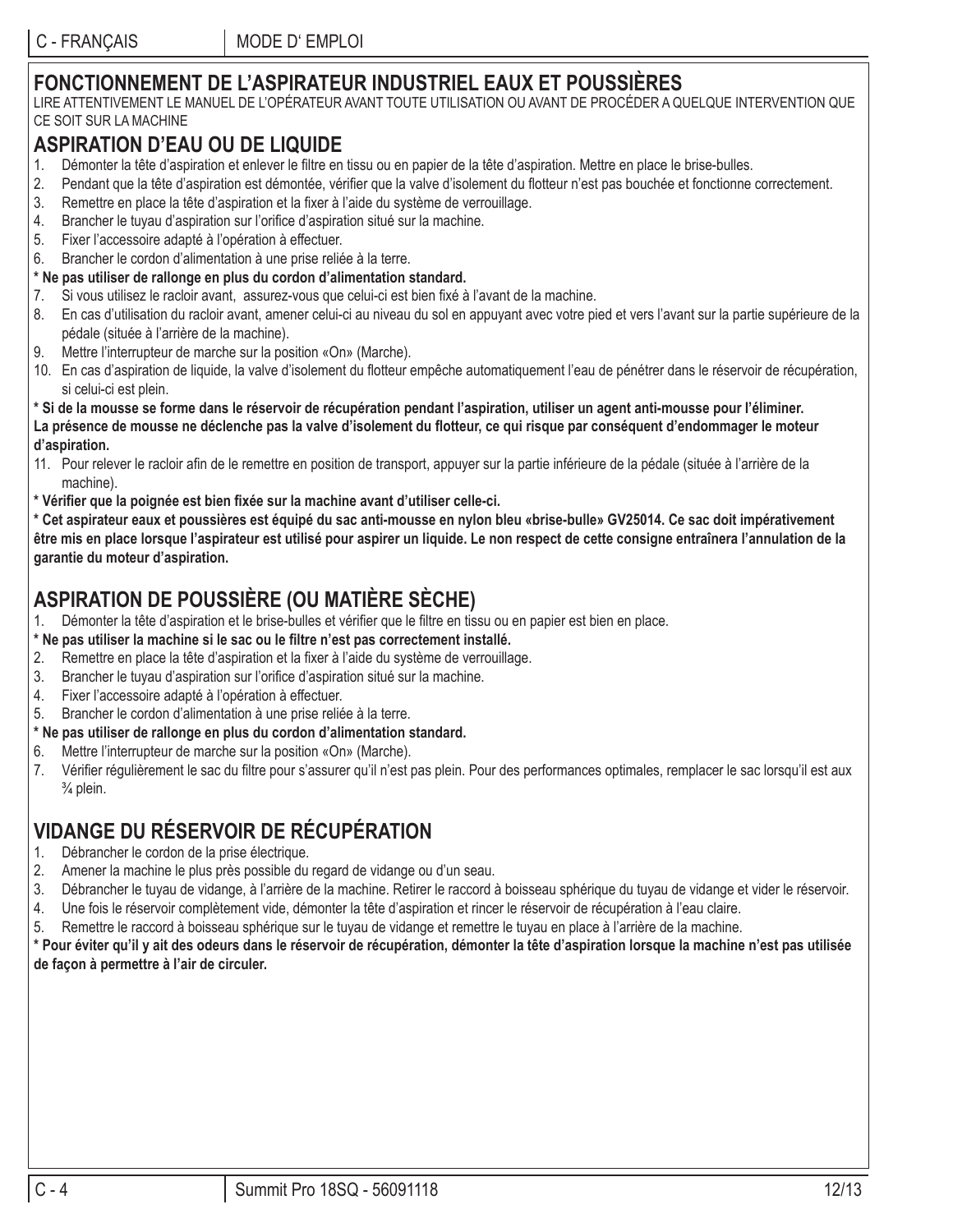### **ENTRETIEN**

Pour que cet appareil fonctionne correctement pendant des années, il est indispensable de respecter les procédures d'entretien suivantes :

- \* Vérifier toujours que l'appareil est débranché de la source d'alimentation avant de procéder à une intervention ou à des réparations!
- 1. Vidanger et rincer le réservoir de récupération après chaque utilisation.
- 2. Nettoyer la valve d'isolement du flotteur après chaque utilisation.
- 3. Vérifier que le sac n'est pas plein après chaque utilisation. Changer le sac lorsqu'il est aux ¾ plein.
- 4. Nettoyer l'extérieur de la machine à l'aide d'un détergent doux.
- 5. Vérifier que le cordon n'est pas endommagé.
- 6. Nettoyer les lames du racloir avec un chiffon.

### **\* Ne pas essuyer les lames avec les doigts !**

- 7. Vérifier que le tuyau d'aspiration n'est pas percé ou bouché.
- 8. Graisser, une fois par mois, les roues et les essieux à l'aide d'un lubrifiant résistant à l'eau.
- 9. Examiner l'appareil afin de vérifier qu'il ne manque aucun écrou ou boulon ou que ceux-ci ne sont pas desserrés. Les remplacer si nécessaire.

**\* Après chaque utilisation avec un liquide, retirer le sac anti-mousse en nylon bleu "Brise-bulle" GV25014 et le rincer à l'eau claire. Ceci permet d'éviter tout dépôt susceptible de réduire le débit d'air.**

## **RANGEMENT**

- 1. Débrancher le cordon de la prise électrique.
- 2. Ranger l'appareil bien verticalement dans un endroit sec.
- 3. Ranger l'appareil en veillant à ce que le racloir ne repose pas sur le sol.
- 4. Ranger l'appareil après avoir retirer la tête d'aspiration de façon à ce que le réservoir puisse «respirer».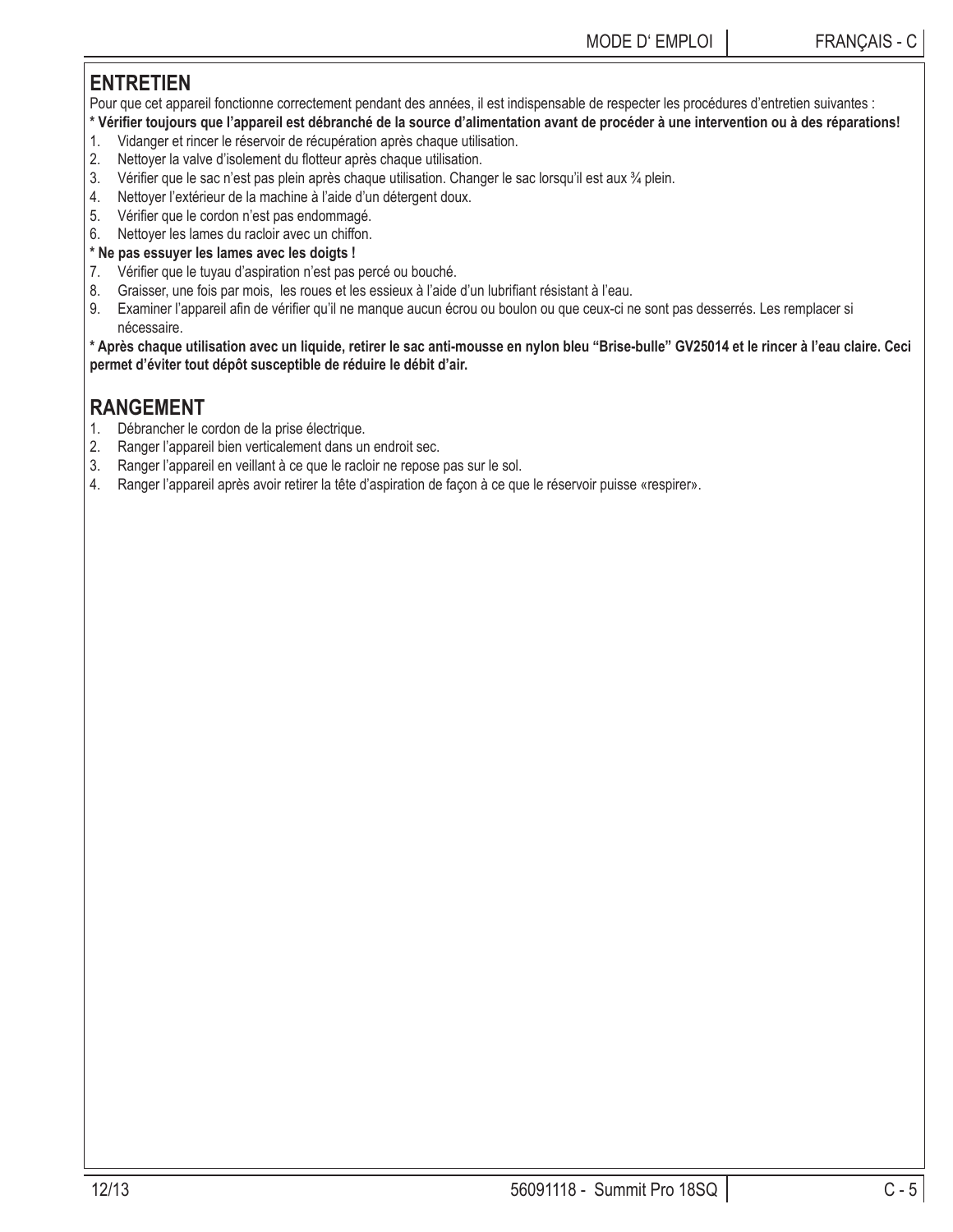# **VAC HEAD ASSEMBLY**

 $\mathbf{\hat{2}1)}$ 

 $\widehat{27}$ 

 $\circledR$ 

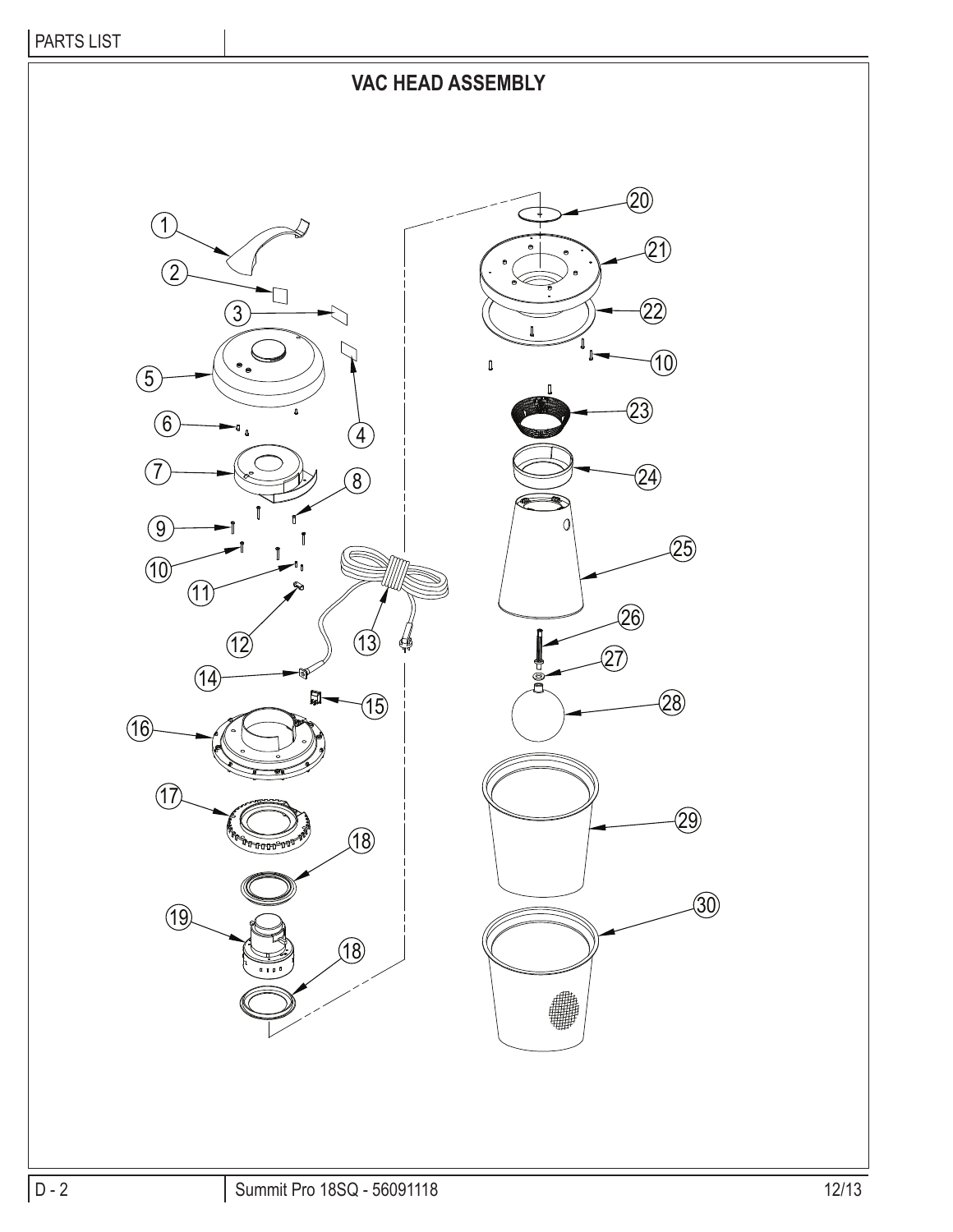# **VAC HEAD ASSEMBLY**

| Item           | Ref. No.  | Qty            | <b>Description</b>       |
|----------------|-----------|----------------|--------------------------|
| 1              | GT10004   | 1              | Handle                   |
| $\overline{c}$ | VF40994   | 1              | <b>Read Manual Label</b> |
| 3              |           | 1              | Serial Tag               |
| 4              | VA81315   | 1              | Decal, Warning           |
| 5              | GT10003B  | 1              | Cover, Vac Head          |
| 6              | GT13001   | 3              | ST5 x 12, PH             |
| 7              | GT10019   | 1              | Upper Cover, Motor       |
| 8              | GT13004   | 1              | ST5 x 20, PH             |
| 9              | GT13034   | 4              | ST5 x 50, PH             |
| 10             | GT13033   | 6              | ST5 x 44, PH             |
| 11             | VA13470   | $\overline{2}$ | ST3 x 16, PH             |
| 12             | VA21517   | 1              | Clamp, Block             |
| 13             | VA65001GE | 1              | Cable, Power             |
| 14             | VA21521   | 1              | Grommet, Power Cord      |
| 15             | VA91346   | 1              | On/Off Switch            |
| 16             | GV15002   | 1              | Mounting Cover, Motor    |
| 17             | FC25002A  | 1              | Mounting Plate, Motor    |
| 18             | VA41032   | 2              | Gasket, Motor            |
| 19             | ZD49000A  | 1              | Vac Motor, 115v          |
| 20             | GV25002   | 1              | Seal Plate               |
| 21             | GV15004A  | 1              | Mounting Base, Motor     |
| 22             | GV15006   | 1              | Gasket, Mounting Plate   |
| 23             | GV25010   | 1              | <b>Filter Screen</b>     |
| 24             | GV25013   | 1              | <b>Water Guard</b>       |
| 25             | GV25006   | 1              | Trumpet                  |
| 26             | GV25003   | 1              | Pole, Ball               |
| 27             | VF14090   | 1              | "O" Ring                 |
| 28             | GV25009   | 1              | Ball                     |
| 29             | GV0014    | 1              | Vacuum Filter Assy       |
| 30             | GV25014   | 1              | <b>Bubble Buster</b>     |

## **WIRING DIAGRAM**

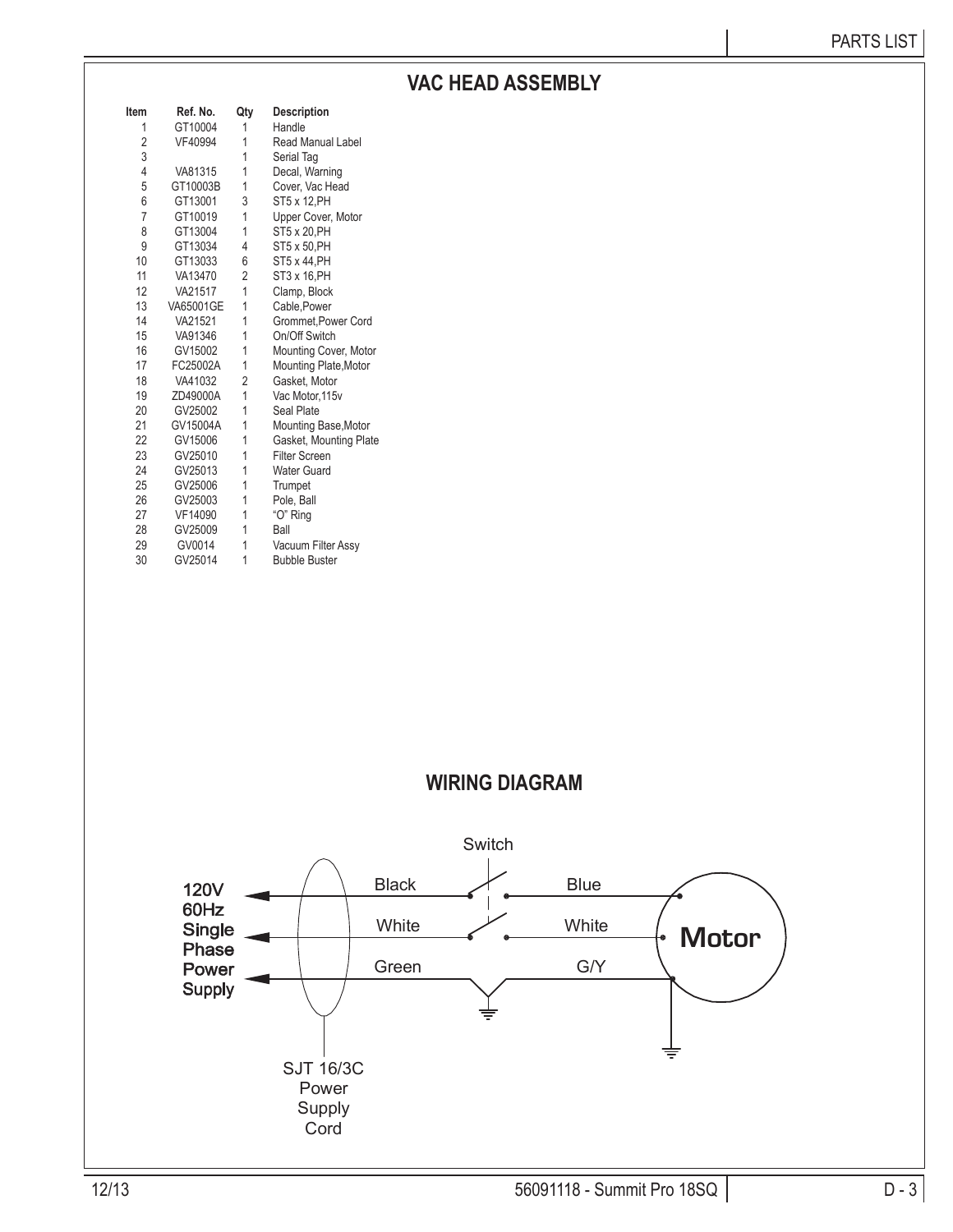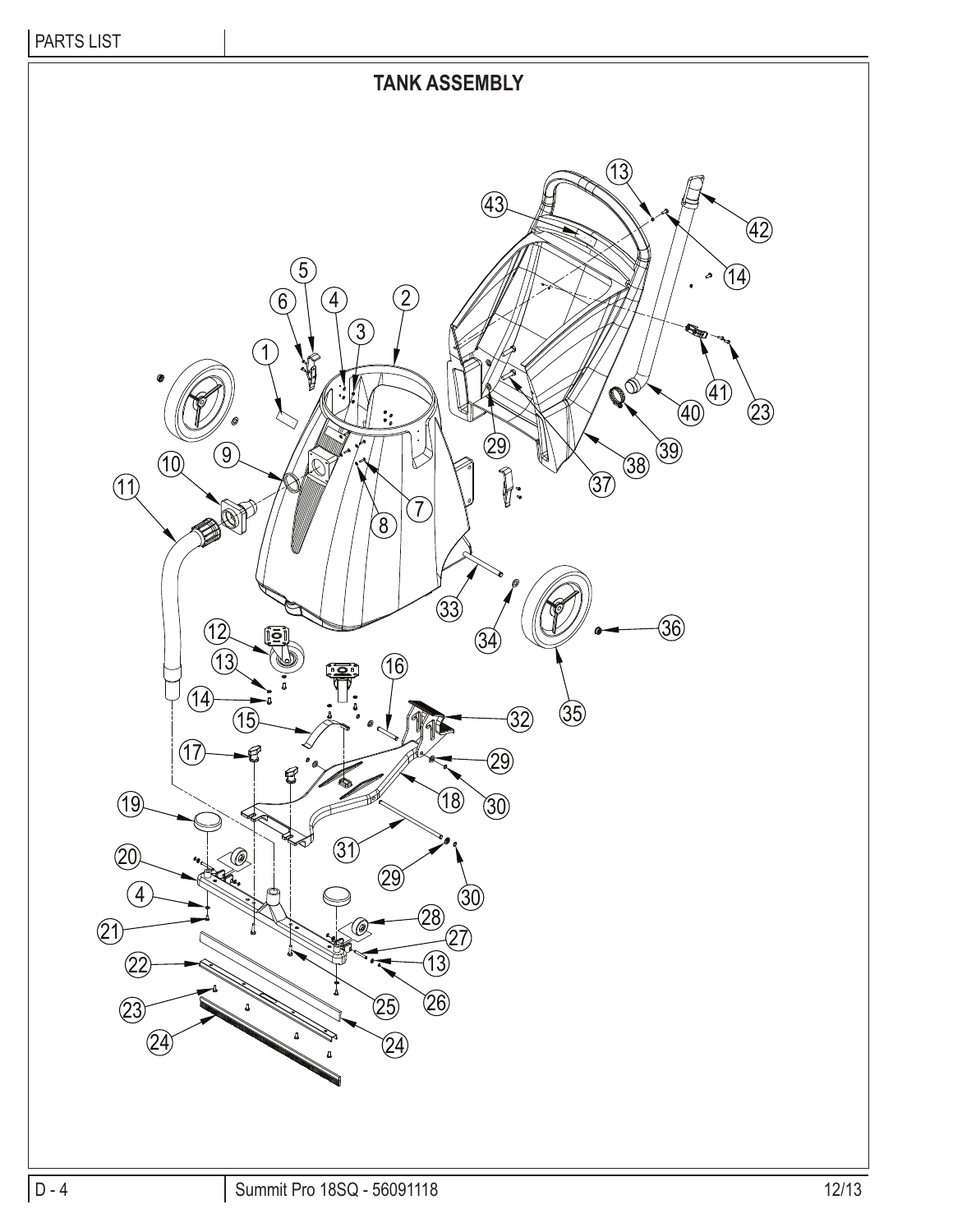# **TANK ASSEMBLY**

| Item | Ref. No.  | Qty            | <b>Description</b>           |
|------|-----------|----------------|------------------------------|
| 1    | VA81314   | 1              | Logo, Summit Pro             |
| 2    | VA75001   | 1              | Tank                         |
| 3    | GT13022   | 4              | Nut, M5, Nylon Insert        |
| 4    | VF13474A  | 6              | Washer                       |
| 5    | VA21595   | 2              | Catch                        |
| 6    | VA14010   | 4              | Screw, M5 X 20               |
| 7    | VA14004   | 4              | Self-Tapping Screw, ST4 X 20 |
| 8    | VA13483   | 4              | Washer                       |
| 9    | VA21514   | 1              | Gasket                       |
| 10   | VA21513A  | 1              | Intake                       |
| 11   | VA85018   | 1              | Hose Assembly                |
| 12   | VA91342   | 2              | 3.5" Caster                  |
| 13   | VF13600   | 10             | Washer                       |
| 14   | VF13495   | 6              | Screw, M6 X 16               |
| 15   | VA75005   | 1              | Leaf Spring                  |
| 16   | VA75013   | 1              | Axle                         |
| 17   | VA85003   | $\overline{2}$ | Knob                         |
| 18   | VA75006   | 1              | Mounting Plate, Pick-Up Tool |
| 19   | VA75007   | 2              | Bumper                       |
| 20   | VA85002   | 1              | Body, Pick-Up Tool 24"       |
|      | VA75008   | 1              | Body, Pick-Up Tool 30"       |
| 21   | VA13471   | $\overline{2}$ | Self-Tapping Screw, ST5 X 10 |
| 22   | VA85001   | 1              | Clamp, Blade, 24"            |
|      | VA75009   | 1              | Clamp, Blade, 30"            |
| 23   | VV20501   | 6              | SCREW, M5 X 14, PH           |
| 24   | VA85007   | $\overline{2}$ | Blade, 24"                   |
|      | VA75010   | $\overline{2}$ | Blade, 30"                   |
| 25   | VA13491   | 2              | Screw, M8 X 25               |
| 26   | VA85005   | 4              | Lock                         |
| 27   | VA85004   | 2              | Axle, Wheel                  |
| 28   | VA91345-8 | $\overline{2}$ | Wheel, 2"                    |
| 29   | VF13516   | 8              | Washer                       |
| 30   | VA14001   | 4              | Lock                         |
| 31   | VA75011   | 1              | Axle, Mounting Plate         |
| 32   | VA75012   | 1              | Pedal                        |
| 33   | VA75003   | 1              | Axle, Pedal                  |
| 34   | VV60113S  | $\overline{2}$ | Washer                       |
| 35   | VA75004   | $\overline{2}$ | 10" Wheel                    |
| 36   | VV10011   | 2              | Cap, Axle, Wheel             |
| 37   | VA14002   | 6              | Screw, M10 X 50              |
| 38   | VA75002   | 1              | Handle                       |
| 39   | VV10113   | 1              | Clamp 2"                     |
| 40   | VA93208A  | 1              | Drain Hose                   |
| 41   | GV70034   | 1              | Clamp, Drain Hose            |
| 42   | VA20104A  | 1              | Plug Drain Hose              |
| 43   | VA81317   | 1              | Logo, Clarke                 |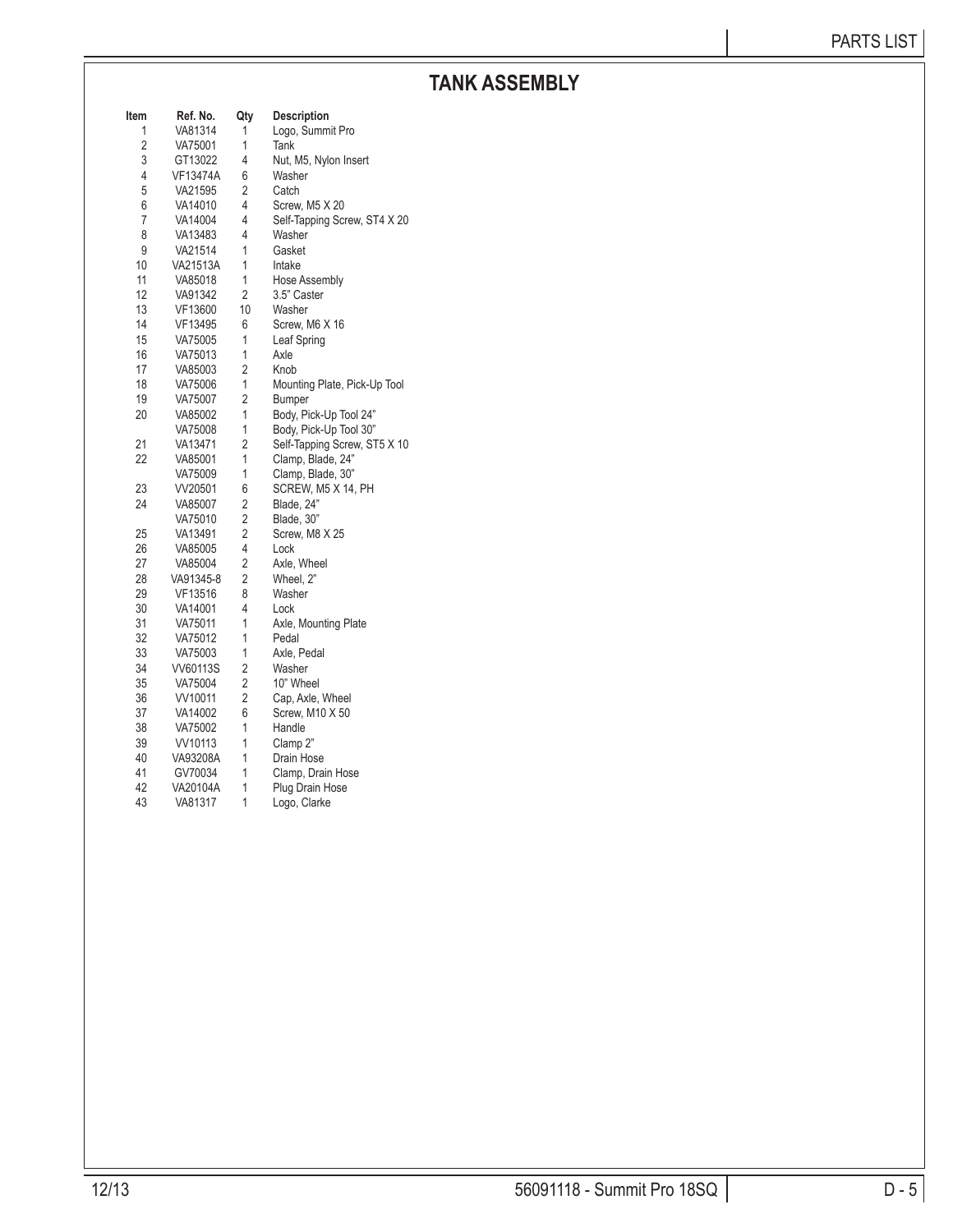

## **ACCESSORIES**

| Item              | Ref. No.   | Qty            | <b>Description</b>                     |
|-------------------|------------|----------------|----------------------------------------|
| 1                 | VA20803    | 1              | Dusting Tool                           |
| 2                 | VA20248    | $\overline{2}$ | Tube                                   |
| 3                 | VA20209    | 1              | Wand                                   |
| 4                 | GV0040-D   | 1              | Dry Pick-Up Tool                       |
| 5                 | GV0040-W   | 1              | Wet Pick-Up Tool                       |
| 6                 | VA20207-8  | 2              | Rubber Blades, 400mm                   |
| 7                 | VA20207-5A | 2              | Seat, Blade, 400mm                     |
| 8                 | VA20413    | $\overline{2}$ | Pin, Wheel                             |
| 9                 | VA20207-4  | $\overline{2}$ | Seat. Wheel                            |
| 10                | VA20207-3  | 1              | Clip, Floor Tool Adapter               |
| 11                | VA20207-2  | 1              | Floor Tool Adapter(38mm)               |
| $12 \overline{ }$ | VA20806    | 1              | Crevice Tool                           |
| 13                | VA20201    | 1              | Machine End                            |
| 14                | VA20202    | 2              | <b>Threaded Insert</b>                 |
| 15                | VA20203    | 2              | Clip Ring                              |
| 16                | VA20206    | 1              | Angled Hose End, 38mm                  |
| 17                | VA20288    | 1              | Hose Assy                              |
| 18                | VA00001    | 1              | 24" Front Mount Squeegee Assy          |
|                   | VA00002    | 1              | 30" Front Mount Squeegee(Optional)Assy |
|                   | VA00005    | 1              | 24" Dry Pick-Up Tool Assy(Optional)    |
| 19                | VA75020    | 1              | Cloth Bag, Dust(Optional)              |
| 20                | VA75020-1  | 1              | Clip, Cloth Bag(Optional)              |
|                   |            |                |                                        |